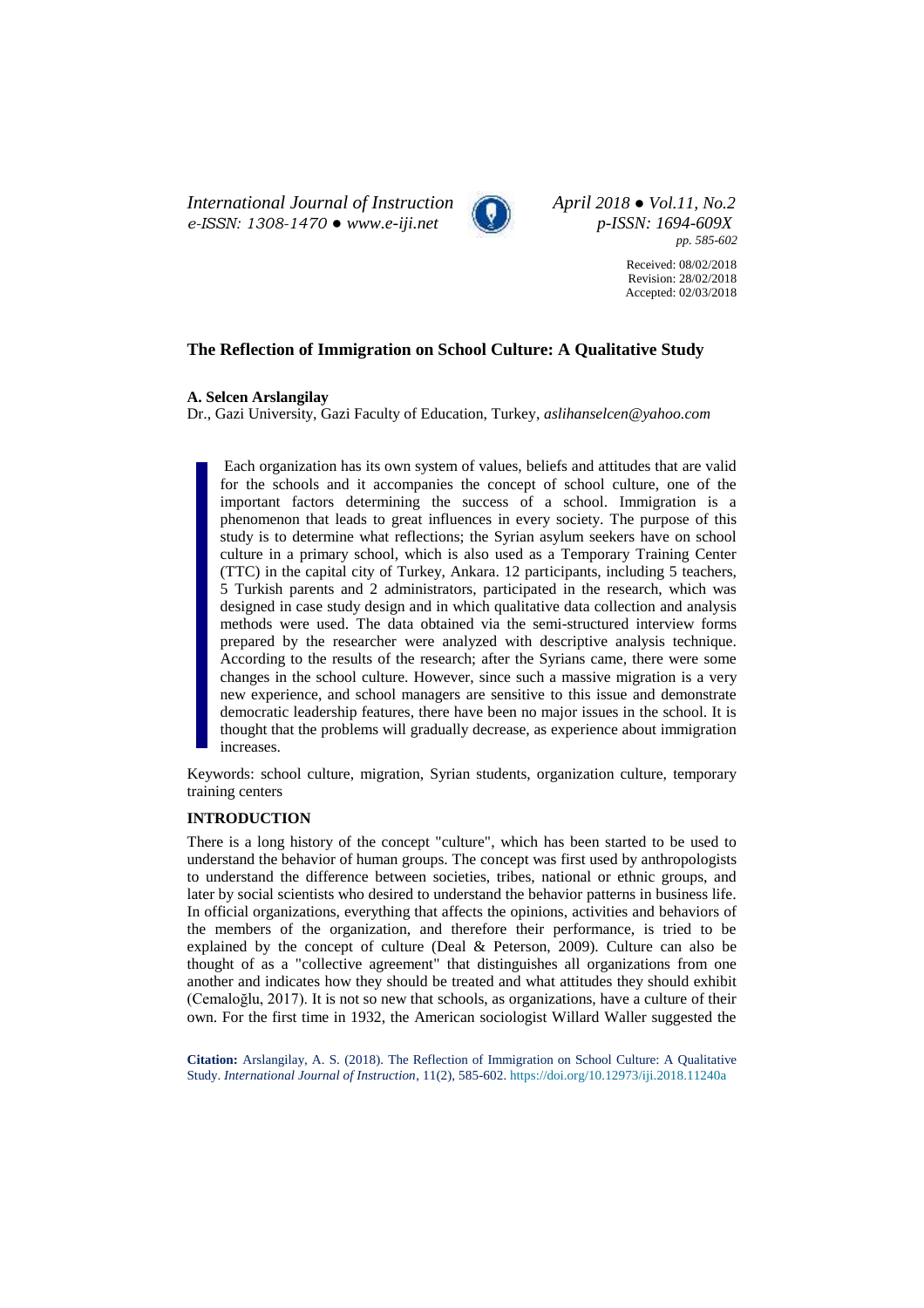following ideas that are still valid today: Schools also have their own traditions, ceremonies and rules. All these lead to school relationships and behavior (Deal & Peterson, 2009). In fact, all organizations, including schools, can perform better when they have a system of common values, traditions and rules. It is anticipated that schools, which do not have these features, will not succeed. With the common endeavor of all the participants in the school, the responsibility of learning and teaching, and all these being supported by cultural values, schools will escape the danger of being a learning factory that does not have a soul. Creating a positive and strong school culture can only be achieved with formal or informal leaders who work at school and care about culture and values (Peterson & Deal, 2009).

Components forming organizational culture can be listed as; language, common values and beliefs, ceremonial events and ceremonies, symbols, stories, legends, important events and persons, and physical environments (Aslan, Özer & Bakır, 2009; Cemaloğlu, 2017; Peterson and Deal, 2009; Sezgin & Sönmez, 2017; Yavuz, 2016). The culture that schools possess forms their identities and separates them from others (Yavuz, 2016). Moreover, Cemaloğlu (2017) states that organizations are influenced by external environment as they exhibit open system characteristics and they also affect the external environment. When considered from this point of view, immigration, one of the most important phenomenon of human history has a significant influence on Turkey especially in the last few years and it is important to investigate what is its effect on school culture which exhibits open system characteristics.

According to the International Organization for Migration (IOM) (2011, p. 62), regardless of purpose, duration and type, all population movements that people or groups of people carry out within a country or by moving to an international border can be considered as "migration". These include population movements, economic migrants, displaced persons for a reason such as war, and relocations for different purposes such as family reunification. Therefore, in this study, the word "migration", which refers to the displacement of Syrian asylum seekers, was used.

The "immigration" phenomenon, which has always influenced humanity, has also affected our country throughout its history. When migratory movements before and after the Republic were examined, more than 2.5 million people have come to our country since 1922, apart from the foreigners who came to our country to work and study (İçişleri Bakanlığı Göç İdaresi Genel Müdürlüğü *[GİGM]*, 2015).

On April 29, 2011, 252 Syrian citizens entered our country through the Cilvegözü border gate with "open door" policy practice of our country (GİGM, 2015; Coşkun & Emin, 2016). Now approximately 3 million Syrian citizens are being hosted in our country (AFAD, 2014). Approximately 260.000 of the Syrian citizens who were admitted and given temporary protection status (Seydi, 2014) live in temporary shelter centers established by AFAD in 10 provinces, while others live outside the settlement centers in many different cities. The important point is that almost half of the 3 million Syrian citizens are from the 0-18 age group. It is therefore seen that the number of Syrians who will start school and who are in the school age is in a serious proportion (Coşkun & Emin, 2016).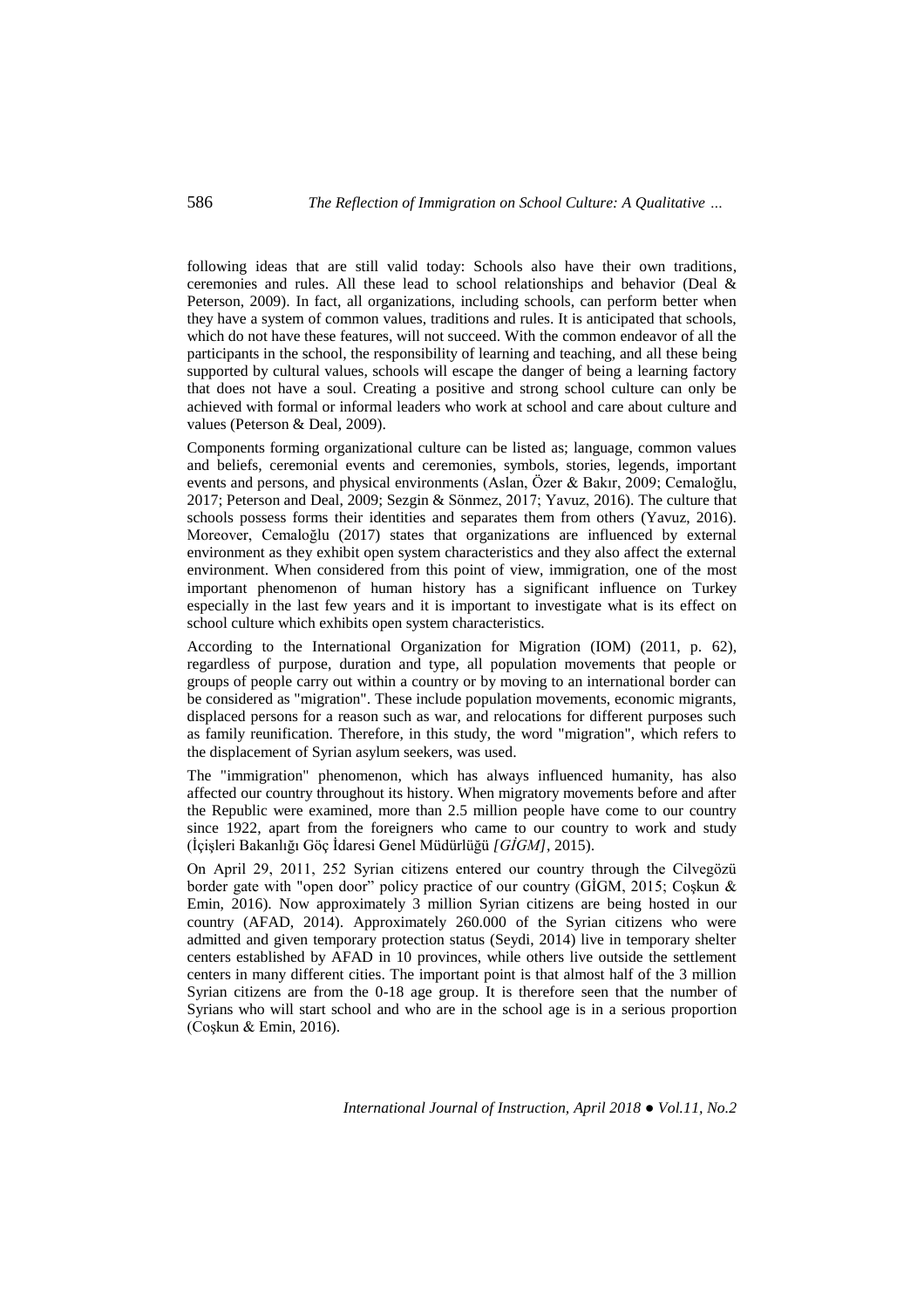One of the most important problems in the countries receiving immigration is the problem of the ones coming to the country to adapt and integrate with that country. The most important thing for this is to learn the language of the hosted country. This can only be achieved through education and it is the most important factor in carrying out the education in a healthy way. While learning the language of the arrival country, it is also important not to forget the mother tongue and continue to be educated with it, which will also help people to adapt in their homeland when they return. Therefore, both the mother tongue and the language of the hosted country should be taught and learnt coordinately.

In addition to the asylum seekers at the borders, the presence of a large number of Syrian citizens in large cities such as Istanbul and Ankara has led to many influences, especially in economic, cultural and social aspects. One of these effects, when the ages of the migrating community is taken into account, is the impact on the school system. The fact that the war in Syria has been going on for a long time and not a solution has been reached, indicates that the Syrian guests who are thought to reside short-term will be long term and that this community, which includes a very large young population, will not return to their countries in the short term. Therefore, our country, assuming that our guests would only be short term residents, decided to take temporary measures not to further exclude their children from education. For this purpose, first in 2012, Syrian volunteer teachers started to give Arabic education at the primary and secondary level through Syria's own curriculum at Temporary Training Centers (TTC), to only those living in the camps who were supposed to return to their countries in a short time. With the ongoing war and the increasing migration wave, in 2013 the Ministry of National Education focused on the policy of providing education also for children outside the camps. Under the "Foreigners and International Protection Law" numbered 6458 issued in 2014, The Temporary Protection Regulation, which entered into force in October 2014, provided access to education, health and welfare services for Syrians living in camps and outside the camp. With the circular titled "Educational Services for Foreigners" dated 23 September 2014 and numbered 2014/21, which guarantees education to be provided to the Syrian children, Syrian children were granted the right for legal registration with foreign recognition documents at schools affiliated to the Ministry of National Education. Still, education services continue to be offered TTC's inside and outside the camp and private schools opened by Syrians (MEB, 2014; ÇOÇA, 2015; Emin, 2016; Coşkun & Emin, 2016).

When taken into account that organizational culture does not have a fixed structure and can also change over time, and has renewable qualities (Cemaloglu, 2017) it is thought that immigration, which is a process that affects humanity in various ways, also influences the school culture. In this aspect, this research was conducted to examine whether the presence of these students in our country make any change or influence on the cultures of the schools.

When the literature is examined, studies on opinions of the teachers and administrators about the school culture (Aslan, Özer & Bakır, 2009; Güven, 2015; Paker, 2014; Sabancı, Şahin, Sönmez & Yılmaz, 2017; Şahin-Fırat, 2010), factors affecting school culture (Demirtaş & Ekmekyapar, 2012; Şahin, 2010) and metaphorical perceptions of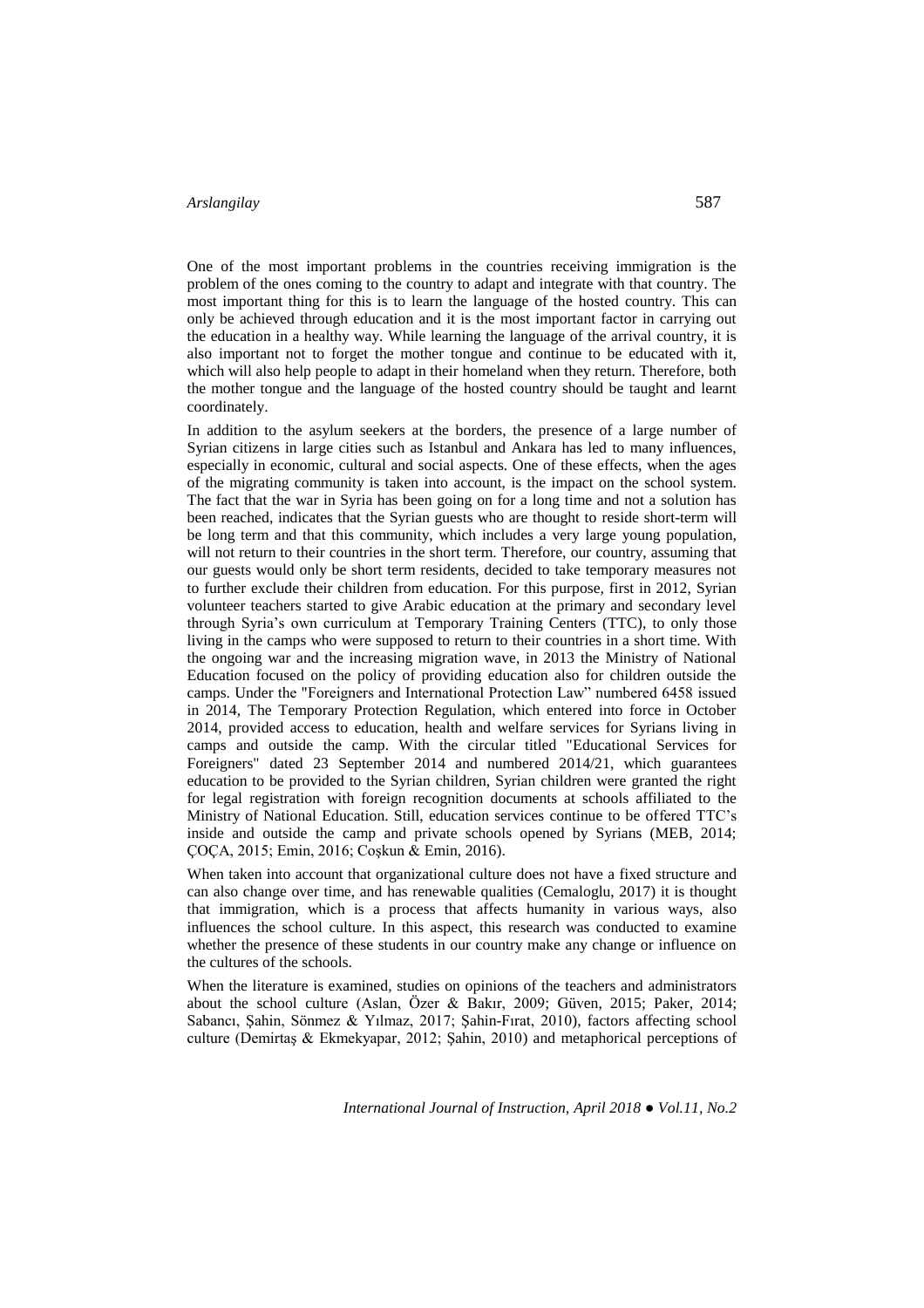teachers and students about school culture (Özan & Demir, 2011) are seen. Sakız (2016) conducted a survey with administrators in schools with high immigration in the Southeastern Anatolia Region, which aimed to reveal the attitudes, views and beliefs of them regarding the inclusion of immigrant students in schools. Again, Özdemir (2016) evaluated the influence of foreign students the majority of whom were Afghans attending schools in Sivas on the school climate with the opinions of teachers, administrators and Turkish and foreign students. However, there is no research that specifically examines the reflection of the Syrian immigration on school culture. From this point, the aim of this work is to see if there is any change in pre-migration and postmigration school culture in a school exposed to intense Syrian migration in the province of Ankara, with the largest number of Syrian students, serving as a TTC, from the views of administrators, teachers and parents.

To this aim, detailed answers to the questions below were sought:

According to the views of the administrators, teachers and parents who participated in the interview, with the attendance of the Syrian students to the school; has there been a change in the,

- language spoken at school
- values and beliefs
- school rules
- symbols
- ceremonies
- the specific story of the school
- school's former recognition from the environment and its current recognition?
- if yes, what are the changes and how are they experienced?

The research questions also aimed to reveal the opinions of teachers, parents and administrators about the Syrian students and the problems they have experienced with them.

## **METHOD**

#### *The Model of the Study*

In the research, aimed at assessing the reflection of migration on school culture, based on the views of administrators, teacher and parents, qualitative data collection and analysis techniques were used. In this case study designed study, interview, one of the main data collection tool of qualitative research design was used.

The interview provides the possibility to investigate every aspect with flexibility and gives the possibility to examine it by using probes when necessary. In addition, the interviews are among the basic data collection tools used in studies related to "organizational culture", which is also the main topic of this research (Yıldırım & Şimşek, 2016).

### *Study Group*

The participants of this study are administrators, teachers and Turkish parents in a primary school, in which the highest number of Syrian students are educated in Ankara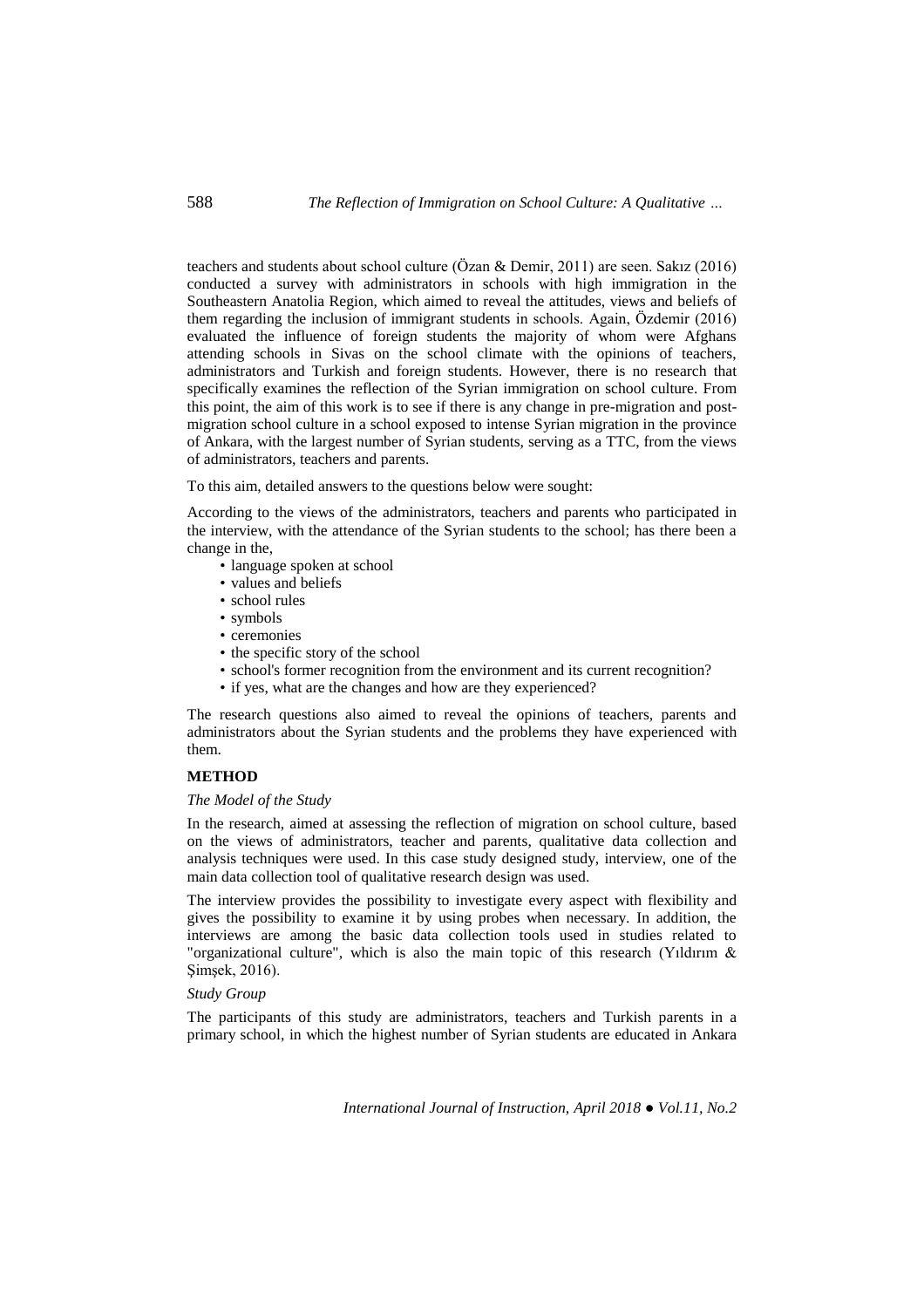after the border cities, and serves as a TTC. The volunteered administrators, teachers and parents who could provide the data needed for the research, were chosen by purpose. In the study using the maximum diversity sample from the purposeful sampling methods, it was aimed to provide the maximum diversity of the persons who could be the subject of the investigated problem and therefore to be able to reveal the different dimensions of the problem in these varying situations (Yildırım  $\&$  Simsek, 2016, p. 119).

Volunteered teachers who were thought to have lived the influence of migration on the school culture as they worked in pre- and post-migration periods, which could help them to compare the situation before and after the Syrians arrived, were especially interviewed. Teachers who have been working for a longer period and those who have just started their careers were especially chosen. Likewise, parents who have children who went to the school before the Syrian students came and parents whose children attend and do not attend the same class with Syrian students were purposely chosen. It was also taken into account that both administrators interviewed had worked at the school before and after the migration. Semi-structured face-to-face interviews with 2 administrators, 5 teachers and 5 parents who volunteered to participate in the study were done by the researcher.

#### *Data Collection Tool, Collection and Analysis of Data*

The data collection tool of the research consisted of semi-structured interview forms developed by the researcher. The interview forms were developed in accordance with the purpose of the research, by literature review and taking expert opinions. To determine the validity and reliability of the interview forms after the pilot study, the modified interview forms were presented again to expert opinions and finalized by the Turkish language expert in terms of language accuracy. After the necessary permissions were obtained for the interviews, the interviews were made by the researcher herself. The interviews with the teachers lasted for 10-15 minutes, with the parents about 10 minutes and with the school administrators 20-25 minutes.

To prevent data loss, interviews were conducted using voice recorders by receiving permission from interviewed participants. All participants were assured that the interviews would only be used in this study and that the records could be deleted once the research is completed if they wished. Interviews conducted during the last week of the academic year at a time when students no longer came to school, was done in empty classrooms where they were away from external factors such as noise. For the analysis of the data obtained from the interviews, the voice recordings made during the interviews were transcripted and the obtained data were analyzed by descriptive analysis method. The first step of the descriptive analysis procedure was creating a framework from the research questions to summarize and interpret the data according to the themes. After eliminating the useless data and organizing the data according to the formed framework, all data were organized with the direct quotations to support them and were presented to two experts' views. All these were represented under the findings title (Yıldırım & Şimşek, 2016, p. 239-240). In the findings and interpretations section, in order to determine which quotation belongs to which participant, codes have been given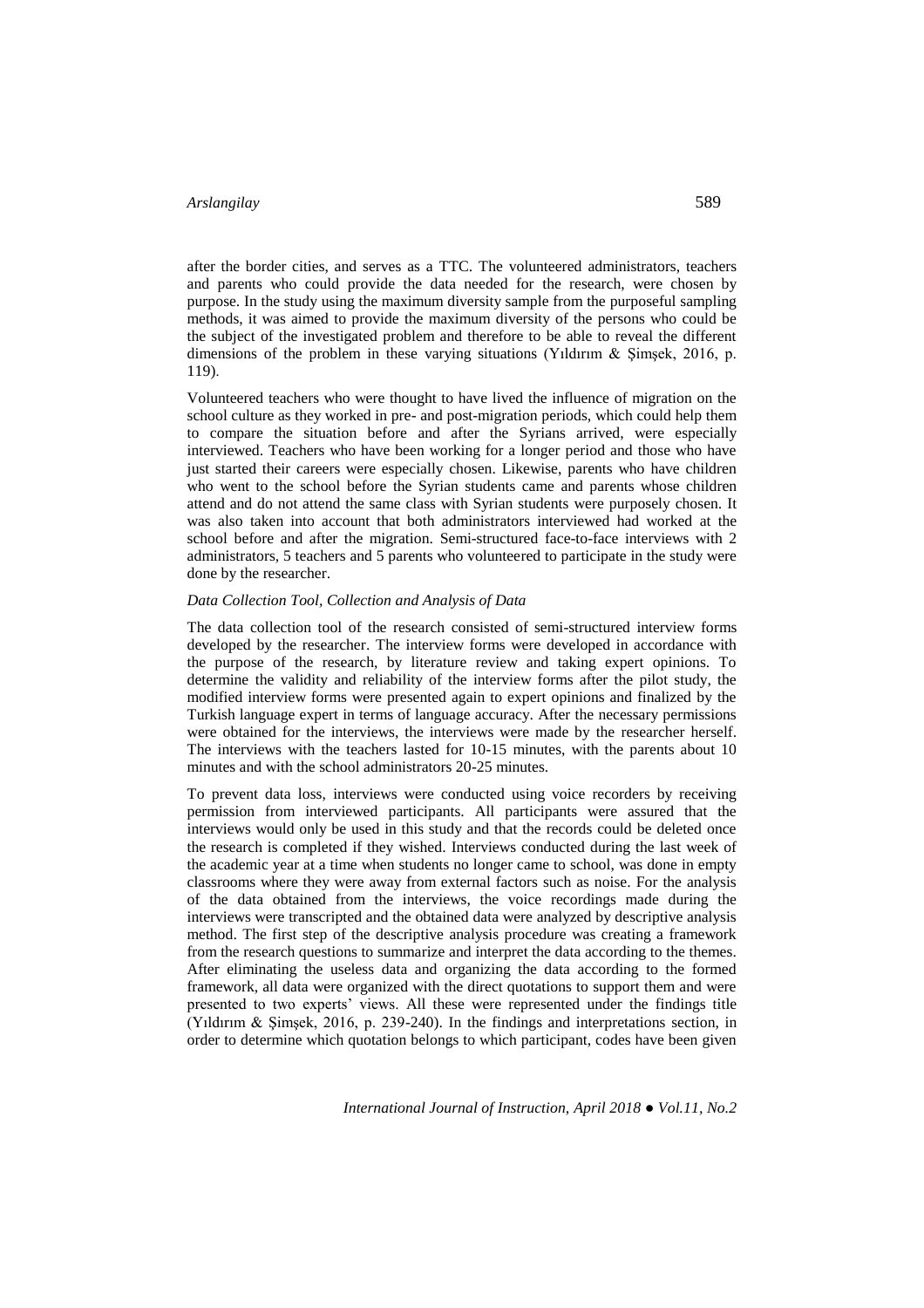to the participants. For example, T1 refers to the first teacher interviewed, P3 refers to the third parent, and A1 refers to the first administrator interviewed.

#### **FINDINGS**

In this section, answers given by teachers, administrators and parents to the questions directed to them were analyzed and presented in terms of research purposes.

*1. Views regarding whether there is a change in the language used in the school*

The school, which also serves as a TTC, has bilateral education, and after the Turkish students are educated until the afternoon, the Syrian students are taking Arabic education through the Syrian curriculum. Therefore, there are Turkish students in the morning and Arab students in the afternoon at school. Only a few Syrian students in the first grade are educated with other Turkish students but next year all students would be integrated into Turkish classes until the  $4<sup>th</sup>$  grade of elementary school, and full-time education at the school is on the agenda.

Since there are very few Syrian students who attend the first class together with Turkish students in the morning, teachers working in morning time and the parents have not noticed any changes in the language spoken at the school. They explained the reason as that they come in the morning and that they are not at school at the time when the whole Syrians come to school.

One of the teachers who stated that there was no change in the school's spoken language expressed the problem that they lived in language only during breaks when they are on duty:

*"…When we are on duty, Syrian students do not understand what we say, for example they fight a lot. They do not understand what we say, or we don't understand what they say, but we had no big problems. Because there are students who learn Turkish among the Syrians and out of our staff who are Syrians who are solving it easier. We also learnt 'Yallah' so that they enter the class. They understand it. I guess it means 'go', we learnt it this year…" (T4)*

All of the interviewed teachers stated that there was no change in the language of the school because of working in the morning and because very few Syrian students were involved in morning groups.

Unlike the Turkish teachers who work only in the morning group, one of the administrators, who is in the school all day long, stated the change they observed at school and on the spoken language was as follows:

*"… Before, there was only a Turkish noise, now there is noise in Arabic, and this doubles, triples the intensity because; you do not understand their language… There is a decibel increase… I do not know if it is related to the spices they eat or with the genes, what we call volume is very high, they are also too many in numbers, there are 1101 students in the afternoon… For example, they do not climb the stairs without speaking… They have not yet started to speak Turkish, they still speak Arabic among themselves and you feel this very intensely… Everywhere, anytime Arabic ... You can even forget that you are in a Turkish neighborhood ... " (A2).*

Emphasizing that the district where the school is located has also been exposed to the Syrian migrants in a very intense way, the administrator also explained the difficulties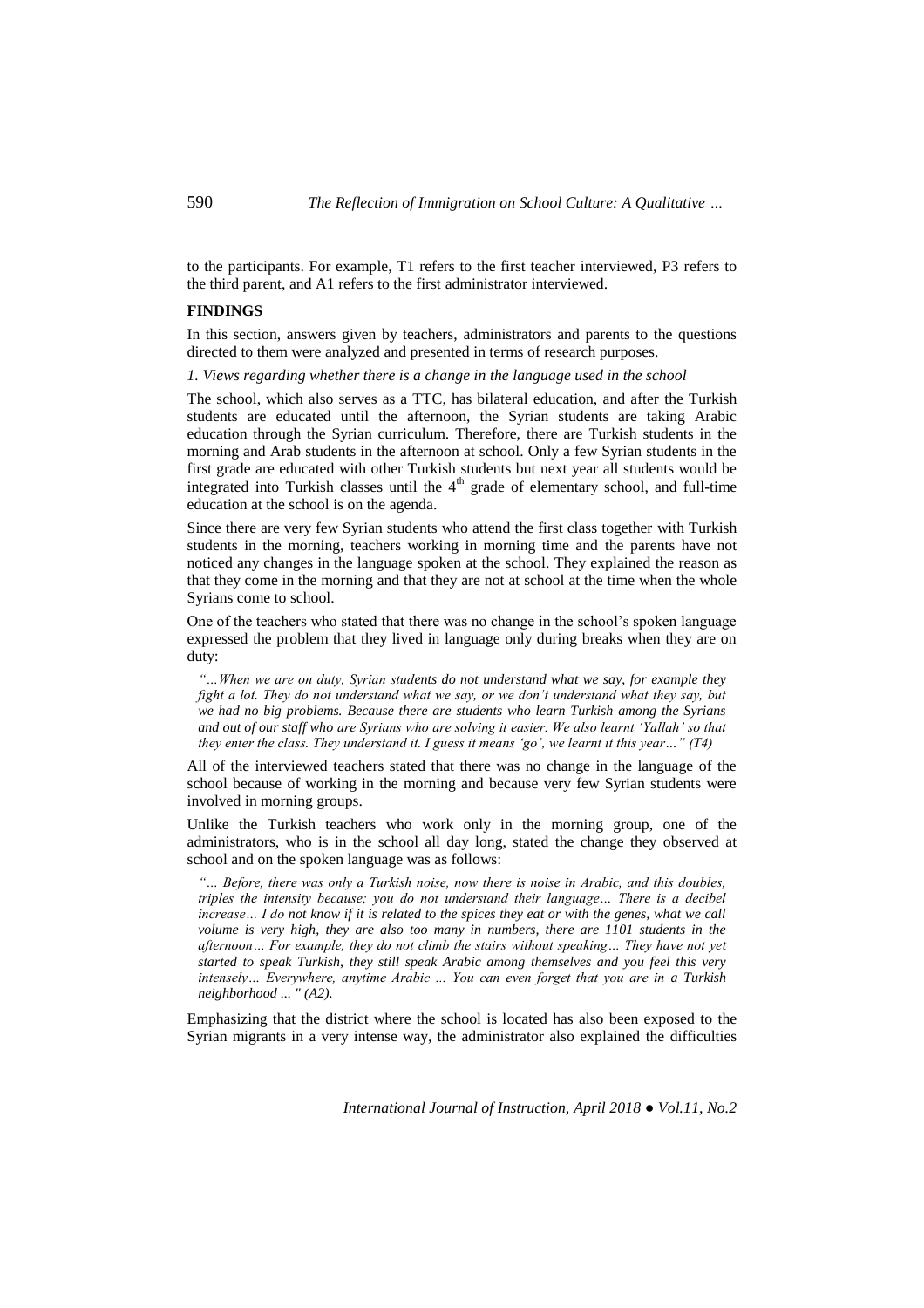she had experienced at the time of registration as she did not know Arabic and the Syrian parents did not know Turkish.

The parents who stated that there was no change in the language spoken at school also referred to this that their children are in the morning groups and they did not encounter with the Syrian children who came to school at afternoons. In addition, they stated, even if there are Syrian students in their class, their numbers are very few and as they start to learn Turkish gradually, there is no change in the language of the school.

*2. Views regarding whether there were changes in values and beliefs of the school*

Teachers who stated that there were some changes in the values and beliefs that existed in the school after the Syrian students came stated that they were more concerned with following the rules of cleaning, respecting the environment and respecting the belongings of others and presented examples from their experiences:

*"... They were opening our closets; belongings from our closets were getting lost. As a school, we made padlocks as you see, as a solution. When you left anything, it disappeared.*  In addition, when we arrived in the morning we found the class very dirty. Breads on the *ground… leftovers … They also had a different spice that they ate, that smelled bad and we felt very uncomfortable with it. In the early days, the parents felt a discomfort. They used to come in before the morning students and disinfect the setting. Then we got used to ..." (T1).*

*"... I always hear from the parents that they are not like us in a cultural sense... Cleanliness, etiquette, I know we are very different in these sort of things… They leave breadcrumbs, when my students arrive they are disgusted ... Pretzels, breadcrumbs, strange foods I do not know on my computer table… Everyone knows nothing is put on a teacher's table; my students do not even come close to my table ... So I take them with a napkin, after that the kids say 'do not take it teacher, do not throw it away, should we put it in front of the window? It is a sin to throw away food especially bread it in the trash', this time a confusion in the minds of the children begins ..." (T5)*

The parents like the teachers, emphasized that they had problems with the cleaning rules especially with the Syrian students who were using the same classes in the afternoon in the school, which had two shifts.

A parent, who is working as a school attendant and whose child had finished the 4th grade, explained according what she has witnessed that some of the values that Syrian children have are different from those of Turkish children:

*"... The first 2 years were very nice, our class had belonged to us, because now they are using it afternoon… In terms of cleanliness, the food they eat is very different, they have different cultures … The bread is being thrown into the trash into the toilet, we collect wraps from the toilets, Turkish children do not do that…" (P2)*

Again, the same parent expressed the change she saw in her child studying with the Syrians as follows:

*"… My daughter is a gentle, intelligent child; Syrians did not come to their classes. I did not see anything from her, but my son is in the same class with the Syrians… My daughter says 'let's play housekeeping'; he says 'what shall we do with housekeeping!' He is jumping on her back, hitting her… when he used to attend the nursery school he would play with notebooks pencils, with his cars… but now when he thinks about play; blood and thunder…*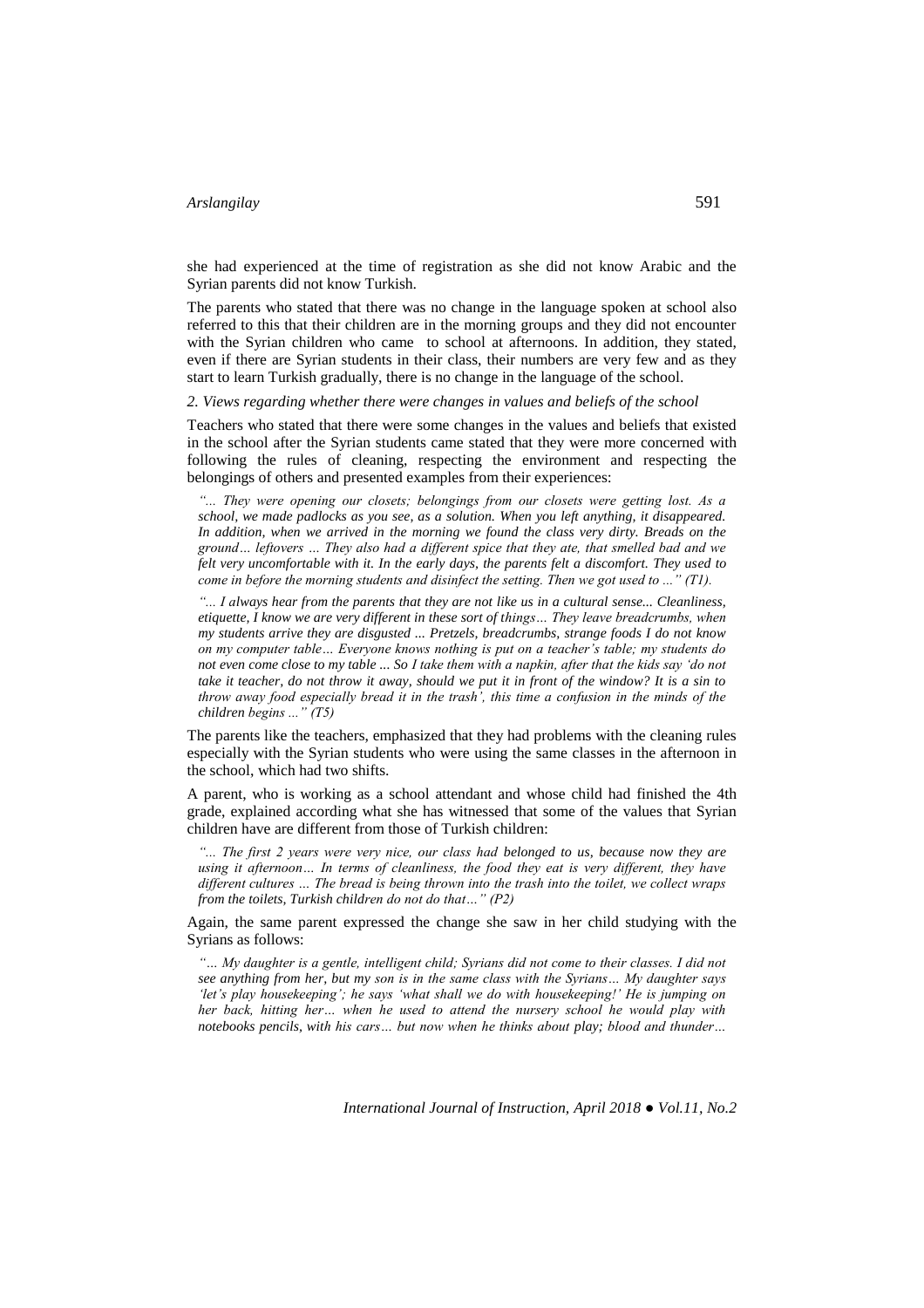*There are 6 Syrians in his class, thank God they are submissive but my son sees the others during the break…" (P2)*

A parent whose first child has already graduated from this school and the second child is studying with Syrian children, who is also a class mother explained that there are changes in some values:

*"… At least, we are in disorder now, they do everything with noisy fighting as they have just came out of war, they do not speak Turkish, they cannot communicate with children ... They take our pens without permission, they tear our books ... We decorate the door, we cannot find that door the next day… I am a class mother, I want 15TL copying and cleaning fee, the Syrian parents say that it is forbidden by religion and don't pay…" (P5).*

Another parent stated taking into account Syrian students do not wear school uniform, that: *"Turkish students say 'they do not wear it, why do I wear it', no more respect do the Turkish students have towards school uniform* (P3)", so Turkish students had some kind of a change towards this value.

The administrators stated that they had negotiated with the parents and the teachers about their dissatisfaction with the different cultural habits of the Syrians and they no more have problems like this anymore.

*3. Views regarding whether there is a change in school rules*

In the interviews, the teachers and administrators were asked whether there was a change in the school rules after the Syrians came and whether the rules applied to the Turkish students were also applied to the Syrian students. A probe question, whether there was a relaxation in the rules and if, in which rules were added.

Teachers stated that as Syrian students were generally in the afternoon group and that the few Syrian students in the morning group were generally integrated into the school so they have not experienced problems during entry and exit. However although they were no Syrian students in their class, they stated that they experienced some difficulties in applying the school rules due to the "language problem'' during duty time.

A teacher described her views in the following way:

*"... Sometimes we have difficulties during our duty time, because we cannot communicate with them and they have problems to understand us. We have Syrian officials, for example, they are helping us to get them in, during our duty... I mean they are a bit combative, but because they came out of a war environment… Many of them have a bad temper as they have already lost their mother or father or a close friend during the war. So they are not like our Turkish children, but more combative…" (T1).*

Teachers who are aware of the psychology of the children that came to our country to save their war-torn lives relate these to the difficulties children have with the rules.

Again, one of the teachers mentioned a situation, which concerned the morning group but did not interfere with the school rules as follows:

*"…We have not experienced a problem in general. However, colleagues who work in the class with Syrian students have suffered very much because they cannot reach them in the sense of language, so in teaching. Syrian children had behavior problems; more combative, more prone to violence than our Turkish students. Otherwise, the school did not have any*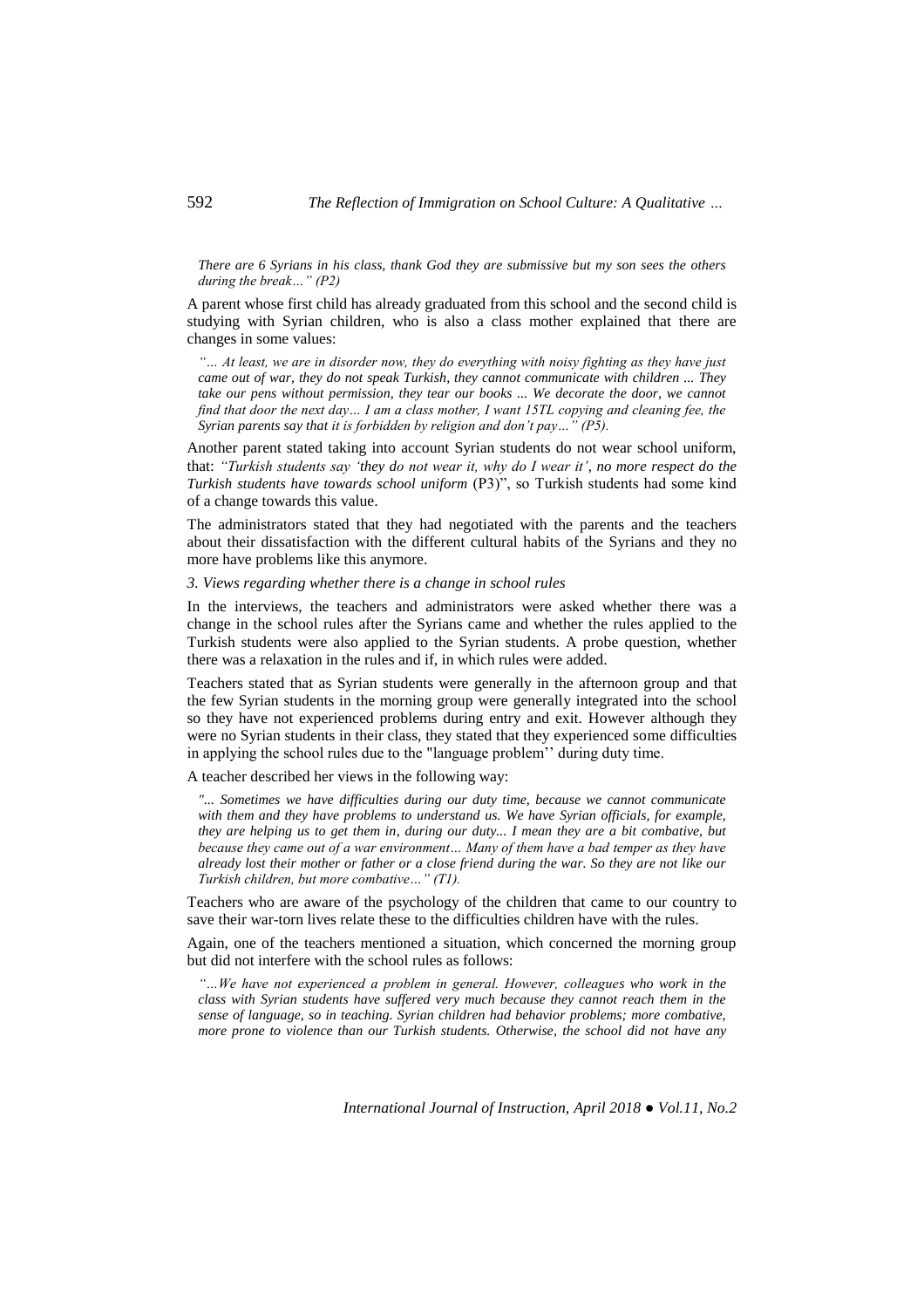*problems in terms of general arrangement; maybe because I did not have any Syrian students, I didn't witness such a problem. However, as I said, my colleagues who have Syrian students in their classes were telling me they had problems. For example, they did not learn, they learned too late, they made it difficult. The biggest problem was behavioral; most of them were children who do not listen to the rules because they tend to violence. In that sense, the course teacher has suffered. Otherwise, there was no disorder in the school system."(T2)*

Teachers stated that if the school rules are going to be relaxed, it could be about the cultural habits of Syrians, and in terms of eating and clothing. Another teacher explained that school rules are difficult for Syrian students to apply and that their own arrangements have changed because they do not want to be assimilated:

*"... In general clothing or nutrition. Their eating habits are very different. However, we have a regular diet; our students bring their breakfast from home. Syrians do not fit in nutrition, this cannot be changed ..." (T4)*

Since the school also functions as a TTC, in the afternoons not only students but also Syrian volunteer teachers are present in the school. When asked about the school rules, Turkish teachers assessed the problems they had with the Syrian teachers in the context of the school rules and explained the problems they experienced at the beginning:

*"... In the first year, we were coming across with Syrian teachers. Our shift end overlapped with their shift start time. Sometimes they were early at work because they had things to do, but we have not come across since two years ... They used our glasses at that time, it is nothing nice. It was very disgusting to pick up a glass of anybody, drink water with it, just rinse and put it back. Therefore, we threw away our glasses, as they did not pay attention to cleanliness ... Or, for example, you are sitting in the teachers' room or copying in the photocopy room, they are starting to pray on their prayer rug. Now the floor is not clean, or their clothes are not clean. There is a prayer room in the school; there is a place where they can pray. Of course, s/he will surely fulfill her/his belief. There are also people among us praying, but we pray in the prayer room. Nevertheless, it is not nice to have a Syrian male teacher pray in front of me while I am photocopying there. There were such things… Toilets, for example. We did not want to use the toilet because they did not pay attention to cleanliness. Then not to make any discrimination, we used them anyway. Even if we resisted it, we got used to it…" (T2)*

The parents said that Syrian children did not cause any changes in the school rules, but the parent who also worked at the school emphasized the changing situation of the school at the afternoons like this: *"In the mornings we do not have any trouble at school, after lunch, a very messy place. I get tired both physically and mentally…*'' (P2)

Since the administrators are together with the Syrian students who are educated in the afternoons at school, they have to manage a very large number of students who do not speak Turkish and the age range of whom is very large, as opposed to the morning shift teachers and whose age gap is very big.

One of the administrators stated:

*"... There are two types of Syrians, those who take co- education with our students, we apply the rules to them, but the second, the so-called TTC students, we cannot apply many of the rules we apply to our Turkish children there. For example, girls and boys are doing separate education; we do not have anything like that. We even separated the girls' and boys' schools ... They are applying the curriculum of the Syrian government ..." (A1).*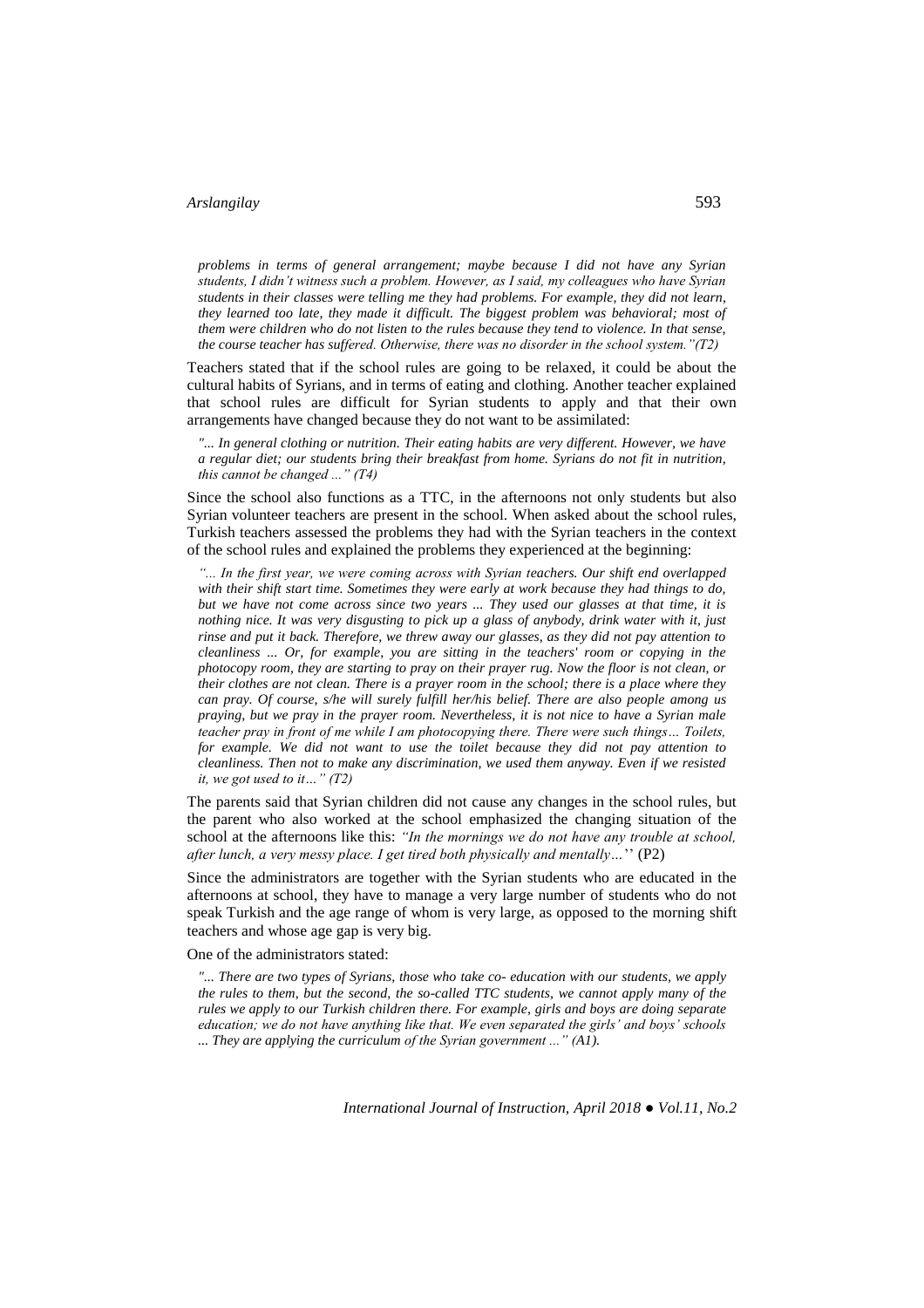The other administrator explained the problems they encountered in applying the rules to the Syrian students who are educated in the afternoons:

*"…Our cultures are incredibly different; also we are different from them in education and everything. We apply the rules to those who attend school in the mornings and who are registered to e-school naturally, compulsorily, as long as they understand the teacher… Even with deictic gesture, even we have problems, they have to obey that rule… The group coming afternoon is a very troubled one. The reason is the age range is various. From the second class of primary school to second grade of lycee students, they do not know the language, a different teacher structure, a different culture… and just think that we are trying to apply rules on these, think how we struggle. Or to what extent can we achieve?..." (A2)*

The interview results showed that, the school rules are tried to be applied to both groups whereas there has to be some flexibility to the student group studying in the TTCs in terms of clothing and food due to the culture gap, lack of Turkish language and the postwar trauma situations.

#### *4. Views regarding whether there is a change in the symbols*

In this problem of the study, teacher and student clothing styles, the physical environment of the school, panels and bulletin boards were defined as symbols and with probe questions, the views were taken.

Teachers and the administrators stated that for the prevention of the difficulties that could be faced by the Syrian students, they placed Arabic translations for toilets, school canteen and the classes. The school principal summarized what they have done:

*"… Since the first day they arrived, we wrote Arabic to their classes… Arabic words showing the canteen, toilet, girl-boy… So not any Syrian student or parent ever had any difficulties in finding their ways in the school…" (A1)*

A teacher explained her own experience when the firstly encountered problems were solved as Arabic translations have been used in panels, boards etc.:

*"… We also see the Arabic translations everywhere. Firstly some parents reacted which in turn effected the students; they did not want Arabic words. However when we explained them that it is a normal and must thing do to they accepted, embraced…" (T2)*

Another teacher set an example on the value differences for the symbol change in the school:

*"We came to school one day and saw some Arabic words on the doors. We asked those who knew, they said it was the translation of class branch, number and name in Arabic. Then, Arabic teachers started writing Arabic on boards. They do not have habit of cleaning the board after using it. They even do not have a board eraser, they always use napkins but leave the napkin unclean… When the Turkish students arrive at their classrooms in the morning they see lots of Arabic written on the board. They ask what could be written there. They started to wonder about it. 'Teacher, Syrian friend said something to me in the break, I wonder if he swore?'… I even wonder may be the child would swear to me if I even make a sour face to him/her. I cannot understand this as I have no Arabic… With the help of these Arabic translations they can now find the canteen, not use the teachers' toilets which at first they could not understand…" (T5)*

The other administrator also stated that at first, there were some reactions towards the change of symbols in the school but they were all solved. When the researcher asked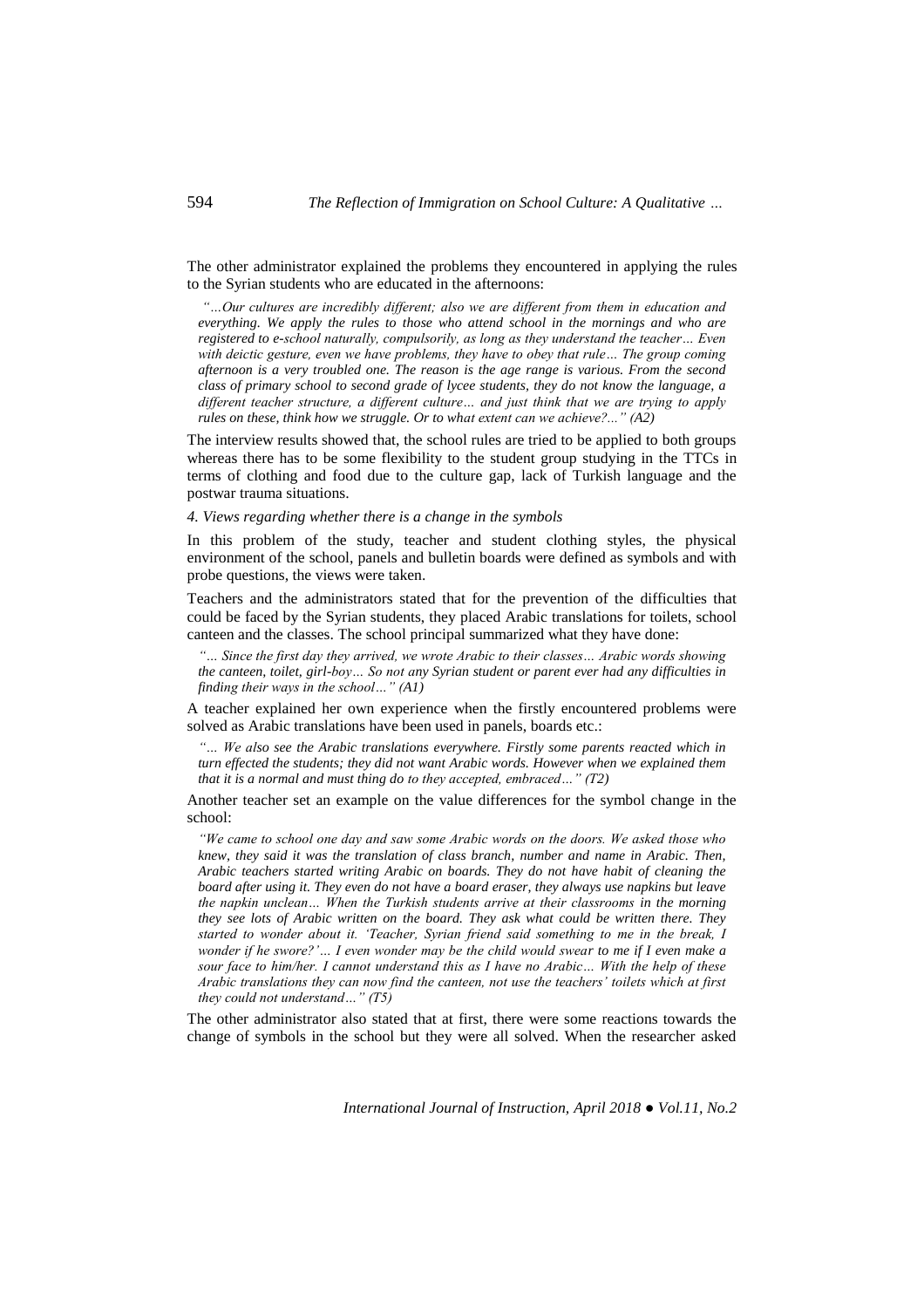about the physical change in the school and she said, "*I saw the Arabic words on the toilets*", the administrator replied *"... you have seen the answer of the question... We changed many of the signs... For example, at the entrance of the classes, there are Arabic writings, the parents reacted extensively to them, not the students, as they are small in age… However, not only that, but when you look at it as a symbol, for example their clothes and ours do not match each other at all…*'' (A2). Therefore, the administrator stated that Arabic expressions have been started to be used and mentioned the differences in clothing styles.

Another teacher, referring to the dressing situation, stated what she observed about the subject as follows:

*"... They differ from us in terms of clothing, there are Syrian children who wear school uniforms, but also who do not, and there are children who come with pajamas and sleeping bags. My kids are laughing a lot... There is no concept of clothing like ours. Maybe because of their financial situation… Very different in terms of culture, they veil in early years but this is different for our students… To our children, it looks a bit different in appearance…"* (T3)

A teacher who stated that despite the fact that the school's formal dress was "uniform", a change was observed with the Syrians in this situation, which she interpreted as a desire not to obey our rules:

*"… Of course you feel some change; we had a practice in our school; to wear uniform; they do not wear uniforms, 'we don't have' they say. You cannot do anything, s/he cannot come naked. So, you have to buy one for that student or s/he comes without uniform with casual clothes. This time, Turkish students see them and say 'why do not we wear casual clothes?' So, they changed many things. Why? I think that they don't want to obey the rules…"* (T1)

Parallel to the views of teachers and administrators, the parents stated that their children reacted especially to the students in the afternoon group who are without uniforms in the form of "*why do not we come to school free like them?*". However, the administrator exemplified the fact that the Syrian students who are in the morning group and studying with the Turkish students differed in this aspect and that they adapted to the dress code because they are happy to be in a school and in a country, which treats them well:

*"… Those Syrian students attending the morning group, wore the same clothes with our students in the Children Day (April, 23) just the girls had headscarves, the boys were the same with the Turkish. Even the teachers did not know that they were Syrian, I told them. They were much more amused than our Turkish children were. I said 'this child won't go back, because s/he is very happy here'. Because s/he knows that they are accepted here... (A1).* 

*5. Views regarding whether there is a change in the ceremonies of the school* 

Celebrations are among the components of organizational culture and school culture. In terms of our country, we sing the National anthem in the mornings of Monday and afternoons of Fridays.

Administrators, teachers and parents stated that no change was experienced in the ceremonies. Just in the beginnings Syrians were perceived as being disrespectful to these ceremonies that were foreign to them, but after they were informed that everybody have to stay silent during these ceremonies, the problem was solved.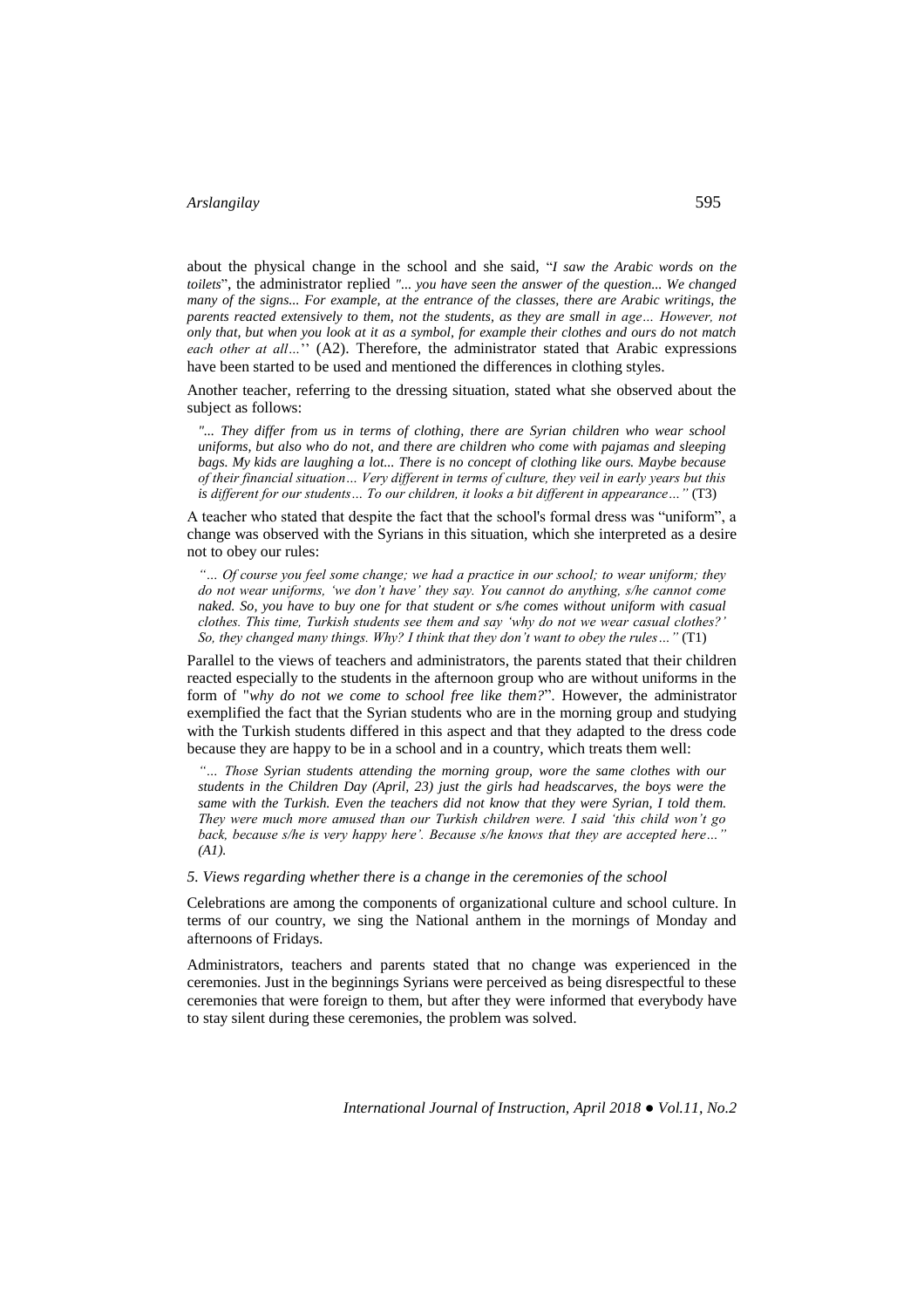One of the administrators told how they all solved a problem in this respect as the whole school. Moreover, realizing that their culture is also respected, Syrians began making their own ceremonies before starting their courses:

*"… When they first arrived, as they didn't have any idea while we were singing the National Anthem, as they don't know what it is, they continued their conversations… However, we, all the school personnel, teachers told them how to behave during these ceremonies… As time went by, they also showed the respect we showed. On Fridays they make their own celebrations, a child dictates them some kind of worship or something like our student oath…" (A1)*

The other administrator explained that they did not expect the Syrians who had are educated at TTCs especially, to attend at the ceremonies, however they did:

*"… We don't except the Syrians in the TTC to attend our own national ceremonies, however they attend. For instance, last year in April 23, National Children day, a Syrian child read a poem called 'What it is like to be a child in Syria'. He made everybody cry, really everybody cried. The poem started as; 'Do you know what it is like to be a child in Syria…' He told the effects of the war, the reports of guns so effectively; it is a child who wrote the poem, I think one of our Syrian elder students. You know in this school there is TTC for children until high school grade two whereas the morning regular school is until 4th grade primary school. Therefore, they don't attend our ceremonies usually, however when they do, we see the difference. The ceremonies are more beautiful, a different environment is formed, and we welcomed them, embraced them, you do something altogether, their participation contributed us positively, not negatively… Monday mornings they are not at school so they saw our ceremonies first in Friday afternoons… Initially it was perceived as disrespectfulness but it was because they didn't know it, after we informed and warned them they are very respectful…" (A2).* 

Both administrators emphasized that respect to cultural values and mutual tolerance added value to the school's intercultural environment.

*6. Views regarding whether there is a change in the story of the school* 

According to all interviews, it was stated that the clearest change in school culture by migration was the change in the school's story. In respect to the name of the school which reflected the Turkish history, it now is referred to differently with the Syrian residents of the street. The administrator defined the situation as follows:

*"… When the Syrians arrived, they first didn't call the school Aleppo but they named the street as Aleppo… Therefore the name of the school is referred to the 'School of the Syrians', this is the new story of our school… The scientific name is TTC; but who knows it so; may be just the ones who know the matter, may be the bureaucrats, but colloquially if you ask the ordinary people, they would answer 'The School of the Syrians'. But the reason is; we have 520 Turkish students whereas approximately 1300 Syrian students, so it is normal to be called like this if you compare the numbers…" (A2)*

A teacher explained that they attracted the attention of the public as the high amount of Syrian students over Turkish students as follows:

*"… We are a school, which had hit the headlines in newspapers and news. The headings are usually like this: 'A Syrian school in the middle of the capital city!'… We have twice as more Syrian students in the middle of the capital city. Therefore, we attracted attention from abroad, everywhere. We had many visitors, District Governor, District Director of National*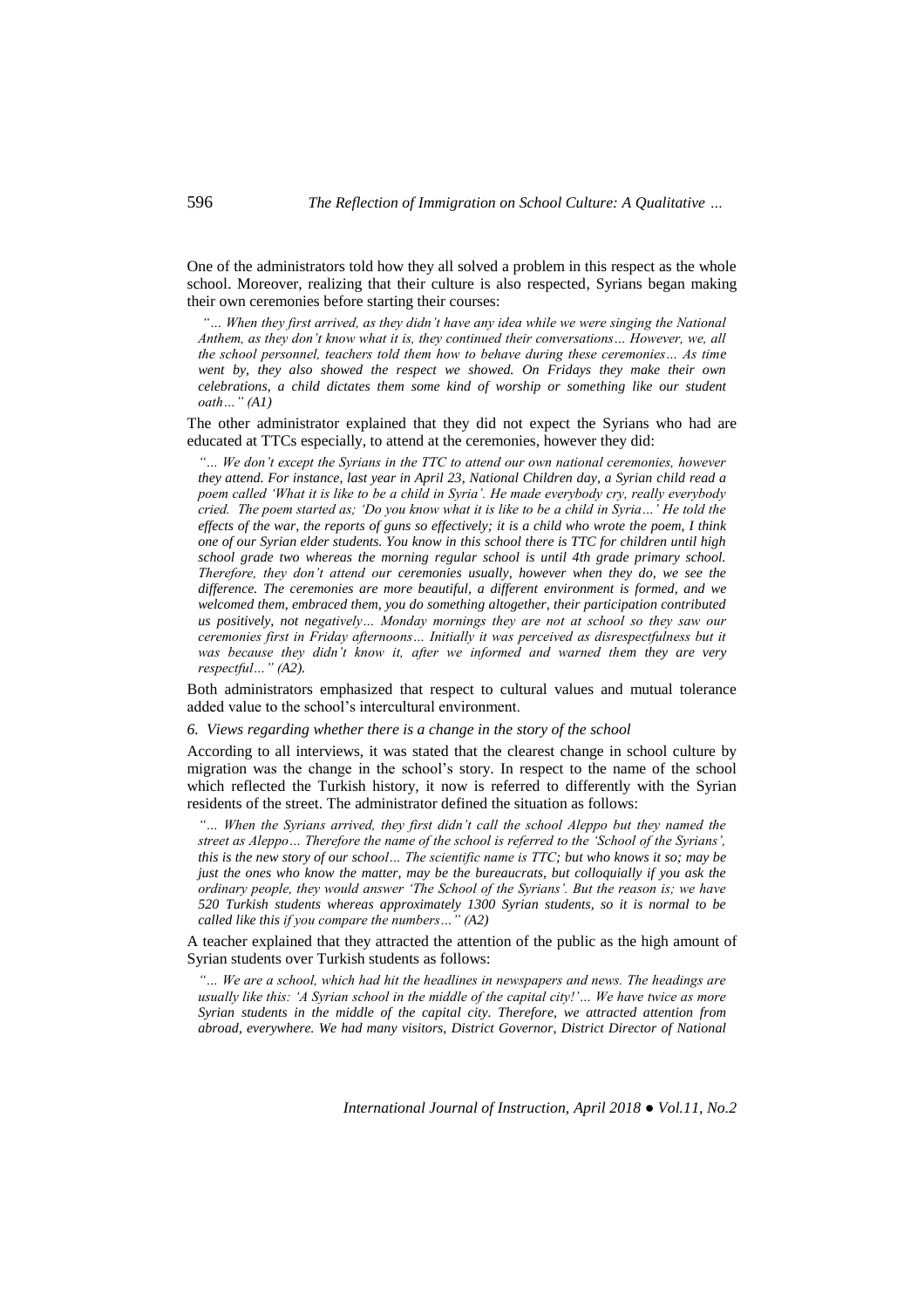*Education, Mayor, we drew great interest. But obviously we were appreciated, they came with lots of thanks. Even this was officialized, we were awarded. As they stated that, 'we could achieve this process thanks to you'… We are known as 'Syrian School' unfortunately, our story has really changed so much as they are so more than us in numbers…" (T3)* 

Another teacher stated that their school is known as "The Syrian School" and said *"… the story of the school: our biggest story is now being known as Syrian School. 'Where do you work?': 'In the Syrian school!' everybody recognizes then!"* (T4)

Again, another teacher stating that the school is recalled as "Syrians School" expressed her ideas as: *"It was among the good schools in this neighborhood, but now doesn't seem like a Turkish school I think, they call it Syria School. When the teachers wanted to apply for appointment and search the school in internet, they see it as Levant School; so you decide whether this is a positive or negative prestige. In the past it was a normal and good school…" (T5).* 

Another teacher also emphasized the same situation and said: *"… Aleppo School, when the Syrians are on the collective taxi, they say 'I will take off in Aleppo' and everybody knows it. The neighborhood in which the school is located is Aleppo and here is the Aleppo School. They call it so. Even if it is not a formal thing I hear in the buses and shared taxis…" (T1).* 

The parent who is working in the school stated her views as: *"… Now Syrian School, for instance our teacher just arrived, she had searched on the web and saw as Syrian school, so she came very indeterminably and with fear…"* (P2) and emphasized the observable changing story of the school.

*7. Views regarding whether the school is preferred by Turkish students and parents anymore* 

It is a fact that the cultures the organizations have and being known in the environment could be their reason of choice (Cemaloğlu, 2017). Schools', as organizations, choice reasons could be shaped according to the target audience thus the students and parents' perceptions about the school. Therefore, it is more important for a school, which didn't have any migration experience before, how the preferences are effected. The fact seen in this study that the story of the school's change because of migration also effects the preference situation of the school.

All interviewed teachers, parents and administrators emphasized the effect of the Syrian population in the neighborhood. The parent who has been living in the same street since she was born and working in this school with her two children educated in the school emphasized the change in the preference of the school as follows:

*"… I am warm-blooded, I speak with everyone as I know everyone in the street, but now I am feeling myself as a foreigner in my own street… When I see someone I know, I become very*  happy as if I saw some citizen abroad... Would my son continue in this school? The teacher, *friends are very good but if I had a chance I would go away, after 31 years I would even leave my neighborhood, I even can't open my balcony door, their noisy clamor, and the smell of their cuisine…" (P2)* 

#### Another parent said:

*"… I can't send to another school, the other schools are also Syrian, let's say the school is okey, than what would we do with the neighborhood? Everyone around me is Syrian… My family once decided to buy a house here, but my father said 'What would I do here, everywhere is Syrian' and gave up…" (P3).*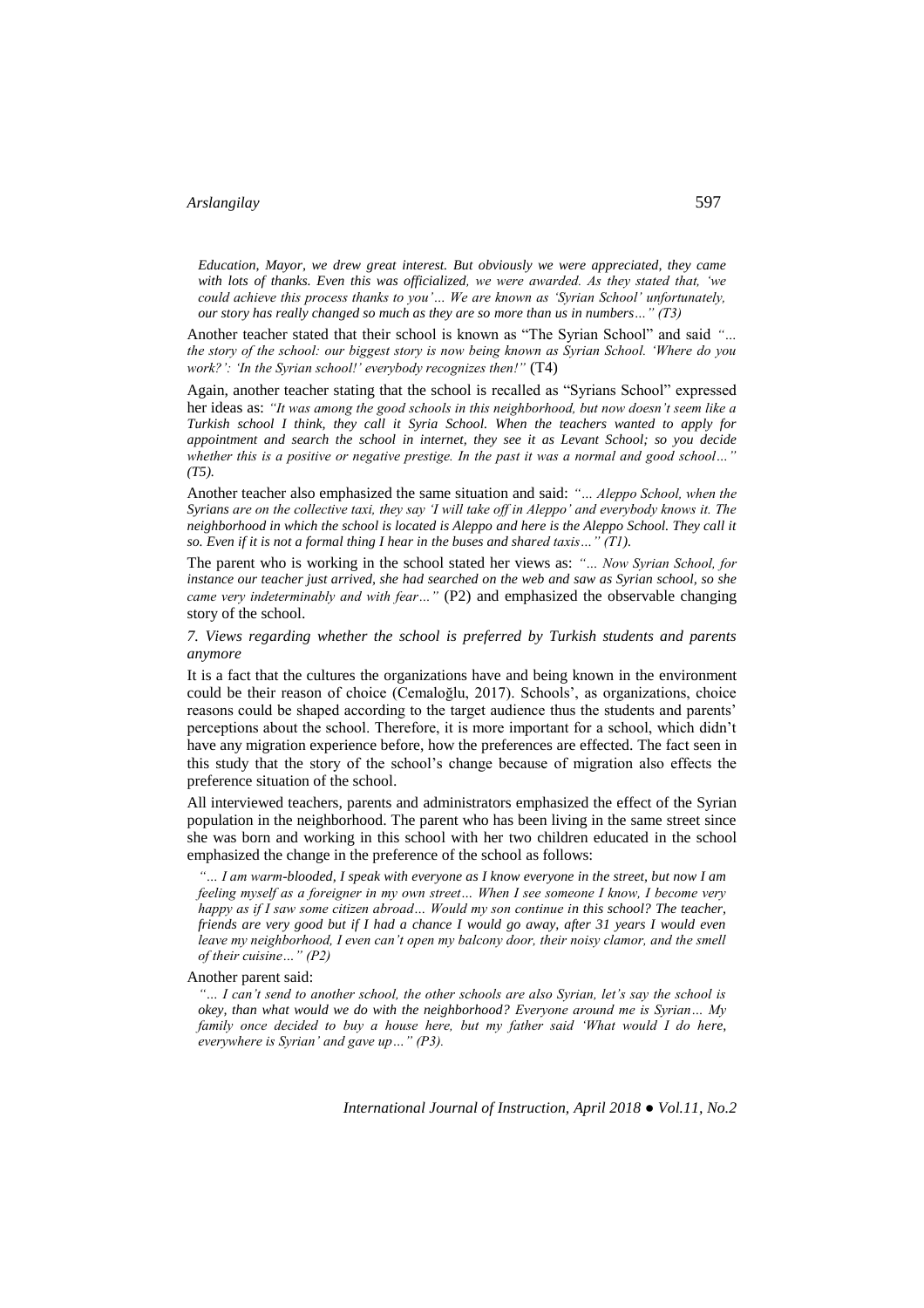Similarly, another parent stated that her child would compulsorily attend this school as they bought a house here with bank credit (P5).

The important point is that all parents are just disturbed by the high population of Syrians, not the teachers or administration. On the contrary, they are very pleased with the teachers and administrators. They said, *"Our teachers are very good, and the principal, thank God; we have no problems in terms of the school but Syrians are too many in here".* 

All of the teachers stated that with the possibility of Syrians' "risk of lowering the success" in the school, they think the school which was preferred in the past won't be preferred anymore like in the past. Teachers also emphasized that they are very pleasant with the school, their colleagues, and the administration and explained that it was the positive and successful attitude and continuous support of the administration that made them continue working in this school. The only problem for the teachers is to have to cope with many Syrian students and the fear that they will have problems when the TTC is closed and all these children will be integrated to their classes. Two teachers explained their views as:

*"… We were so happy with our school, the friend environment, the administration, the peace and the sincerity in the school. This part is still the same, our work environment, relationships with colleagues and administration, but…" (T4)*

*"… Instead of working with Turkish students, it is really difficult to cope with students with language constrains as a teacher…"* (T3)

Taking into account that these teachers, educating the students with post-war trauma are exposed to a secondary trauma (ÇOÇA, 2015), the explanations of a teacher in this respect and the effect of this to school preference is worth remarkable:

*"… This is not a positive change, this huge number of Syrians into our school made us depressed. I think that we are working under hard conditions. I believe that we have a special privilege…" (T2)*

One of the administrators who registers the students, unlike the parents and teachers, stated that the school is still preferred as *"… In the first time, those whose children were successful took their children from the school… However, now everybody desires to register their children to our school, which makes me really happy, of course thanks to our staff and administration…" (SA2).* So, emphasized the positive effects of the teachers and the administration.

#### **DISCUSSION AND SUGGESTIONS**

Hosting many Syrians due to our open-door policy and understanding this is not a temporary process, brought together the need for the education of these people more than half of which consist of young population. So, our country is faced with a large massive migration wave and experiencing a new situation and trying to make many attempts.

As migration, one of the oldest phenomenon of human history, is the basic fact of change (Adıgüzel, 2016), the reflection of this change to education and therefore schools is inevitable. In this study, it was aimed to investigate the reflection of migration to a school that is used as a TTC in which Turkish students are educated in the mornings and Syrians in the afternoon. As only the small number of first grade Syrian students are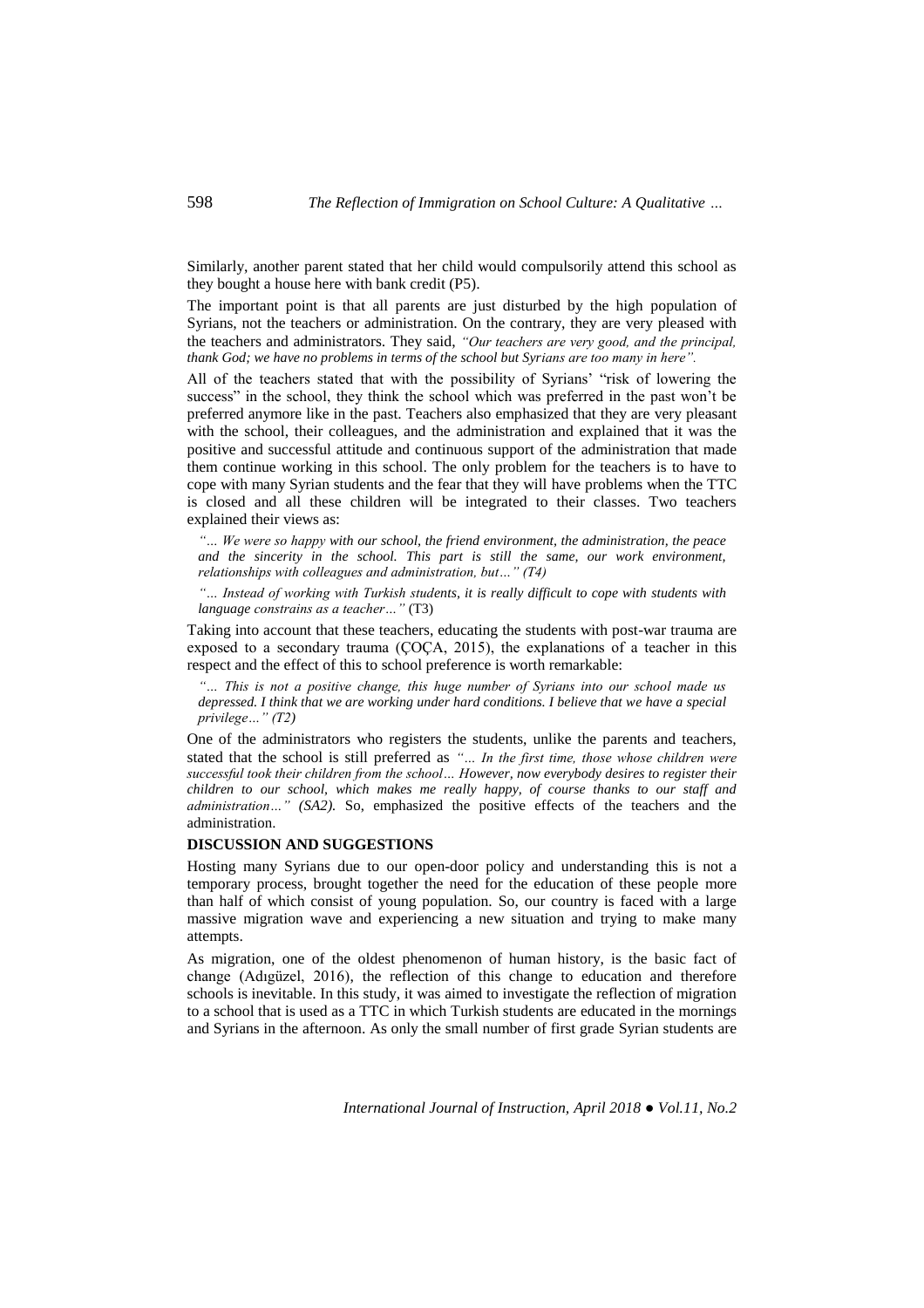educated with Turkish students with the new practice of Ministry of National Education, teachers stated no difference in the language spoken in the school. Teachers emphasized that especially in duty times they faced problems because of language and one teacher explained that she learnt an Arabic word "yallah" that means "go" and this way she could tell the Syrian students to go to their classes after the break. The fact that the important factor in bilingual and intercultural education, that the teacher's learning a few words of the migrants, has a positive effect on the migrant students' psychology and is a good improvement here. When the migrant child hears some words in her/his mother language from the teacher, s/he would exhibit positive attitudes to the migrated country and her/his own identity (Bingöl-Arslangilay, 2013; Nakipoğlu-Schimang, 2011).

Parents, the children of whom are educated together with the Syrians stated that no difference in the school's language was seen as the number of these children are very few in the first grade. However, school administrators who are at the school the whole day stated that Arabic noise has been added to a Turkish noise in the school.

Another important component of the school culture, "values", were seen not positively changing by teachers and parents in terms of rules of cleaning, respecting others' belongings and environment, which they thought as a result of cultures' being very different from each other. The similar reasons of the negative experiences between Syrian and Turkish teachers were significantly solved with the positive intervention of the school administrators and mutual dialogue and consensus. In this respect, school administrators could be stated as leaders who manage an organization culture that effects the school culture positively (Cemaloğlu, 2017). Moreover, the fact that teachers, parents, students and school administrators' starting to get to know this new culture and realizing the similarity and differences and learning something about the Syrian culture is important in terms of intercultural education.

In "rules", among the important components of school culture, no big problems are seen due to the few number of Syrians in the morning, however because of the cultural differences in dress-code and cuisine some flexibility is done is stated by all interviewed participants. Similarly, school administrators stated that they couldn't apply the same rules of the Turkish students to Syrians being educated in TTC's.

In terms of "symbols", it is noteworthy that Arabic is written in all environments of the school to prevent the problems encountered by Syrians and not to make them far away from their cultures. No changes in the "ceremonies" of the school was seen. Although Syrians were perceived as being disrespectful to the ceremonies which they had no idea of, after they learnt the significance and the meaning, they respected them. Similarly, Syrians continued to practice their own ceremonies. Also stated by Taneri and Tangülü (2016), speech made by a Syrian student with the participation of teachers, administrators and parents will develop the attitudes of Turkish students towards Syrian students. In the school, the participation of Syrian students to Children Day by reading poems would help Turkish students to develop empathy towards them as well as a very important contribution to the school culture positively.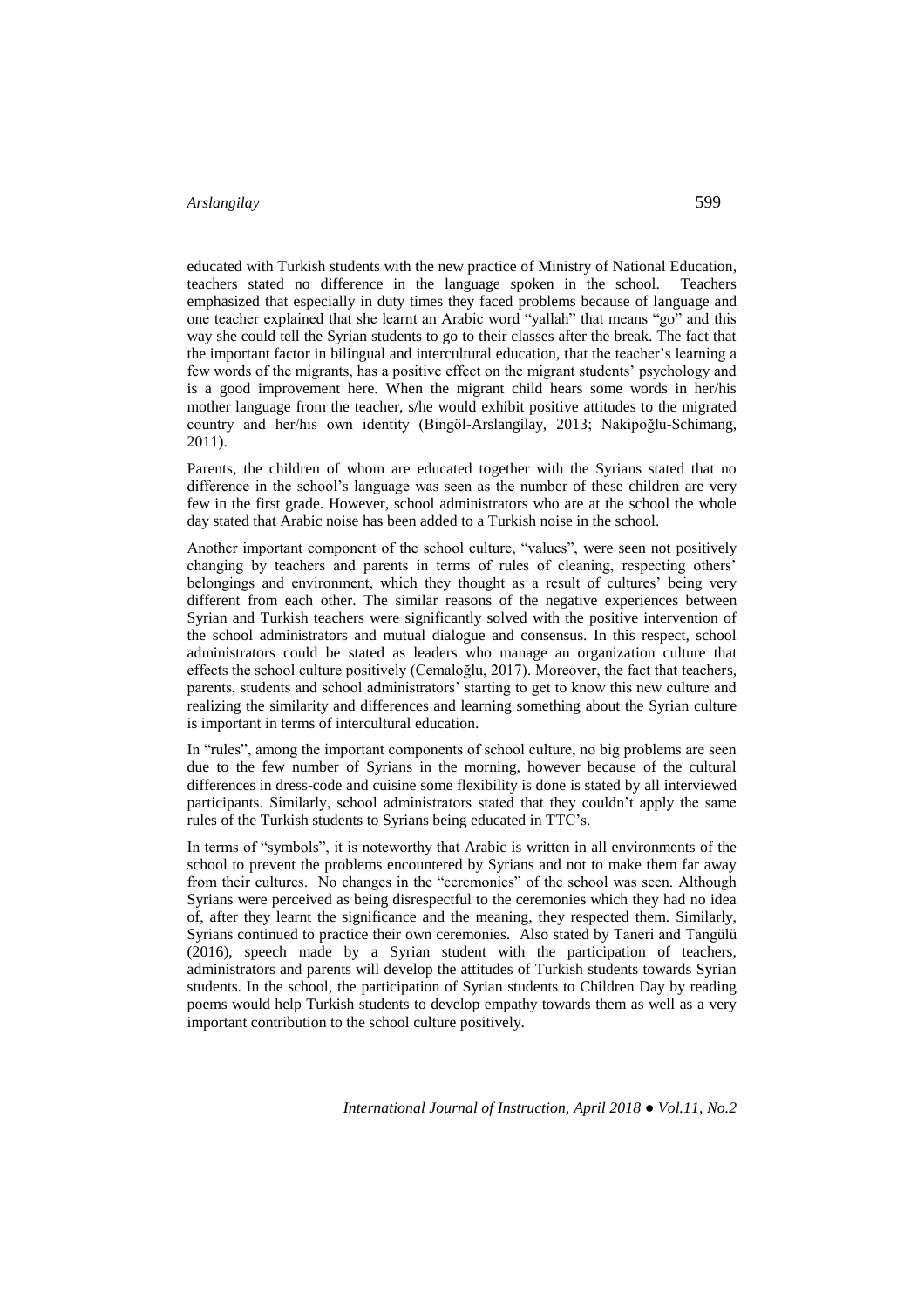It is understood in all the interviews the highest reflection of Syrian migration on school culture is in the "story" of the school. Named after an important Turkish historical person, the school is now referred to as "Syrian School" or "Aleppo School". They all explained the reason as the huge Syrian population in the school and the neighborhood.

The fact that perceptions towards school's quality would effect school culture (Demirtaş, 2010) is thought by teachers and parents that the school won't be preferred anymore could be seen a negative effect on school culture. However, this only stems from just a "worry" and no success failure is seen in the school. The huge population of Syrians lead such a thought in teachers and parents. Teachers' worries in language problems, so they won't be happy in their work (Ekici, 2015) leads to the negative thoughts of teachers towards the preference of the school.

As migration is a phenomenon effecting the whole humanity, it is thought to effect the school and its culture. At the end of this study, it is seen that migration has reflections on a primary school in the capital city of Turkey which is also used as TTC. Owing to the longer professional seniority of the administrators, their leadership skills, the good relationship between the administration and parents which is reflected into the positive teacher-parent relationship indicates that these positive practice will continue in the future. The fact that this very new experience is managed positively shows that the problems will diminish. This implies the correct choice of Ministry of Education by choosing this school. It is suggested that trainings for parents about migration and its psychology could be given, seminars by the administrators of this school to other schools with the same situations could be guiding them. It is also suggested that this study is repeated in the same school, which will no longer be a TTC but coeducation school and see how the school culture is affected in the new situation.

### **REFERENCES**

Adıgüzel, Y. (2016). *Göç sosyolojisi. [Migration sociology]* Ankara: Nobel.

AFAD (T.C. Başbakanlık Afet ve Acil Durum Yönetimi Başkanlığı). (2014). *Suriye'den Türkiye'ye nüfus hareketleri: Kardeş topraklarında misafirlik*. *[Population movements from Syria to Turkey: Visit in fellow land]* Retrieved 25 June, 2017 from https://www.afad.gov.tr/upload/Node/3931/xfiles/webformatisuriyedenturkiyeyenufusha reketleri.pdf.

Aslan, M., Özer, N., & Bakır, A. A. (2009). Okul kültürüne ilişkin yönetici ve öğretmen görüşleri: Nitel bir araştırma. *[Administrators' and Teachers' Views on School Culture: A Qualitative Study] İlköğretim Online*, 8(1).

Bingöl-Arslangilay, A. S. (2013). 3. kuşak Türk çocukları ve iki dilli-iki kültürlü eğitim modelleri (Hessen Eyaleti Koala Projesi). *[Third generation Turkish children and bilingual bicultural education models: Hessen State KOALA Project]* Unpublished PhD Thesis, Gazi University, Ankara.

Cemaloğlu, N. (2017). *Örgüt kültürü. [Organization culture]* Retrieved 10 May, 2017 from http://www.kamudanhaber.net/orgut-kulturu-makale,3399.html.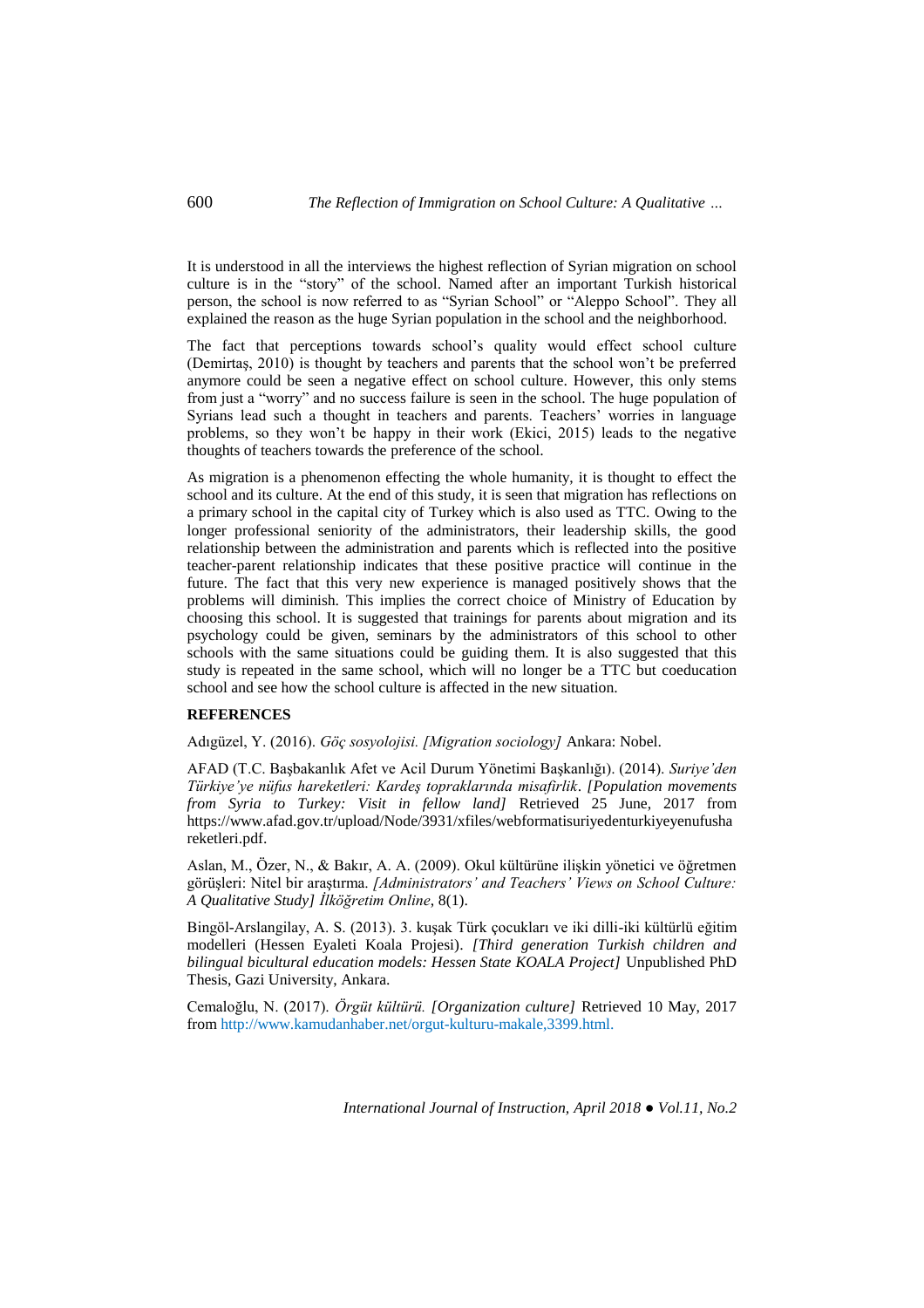Coşkun, İ., & Emin, M. N. (2016). *Türkiye'deki Suriyelilerin eğitiminde yol haritası. Fırsatlar ve zorluklar. [Route map in the education of Syrians in Turkey. Opportunities and challenges]* (Seta Yayınları 69). Ankara: Turkuvaz Matbaacılık.

ÇOÇA (İstanbul Bilgi Üniversitesi Çocuk Çalışma Birimi). (2015). Suriyeli mülteci çocukların Türkiye devlet okullarındaki durumu. Politika ve uygulama önerileri. *[The situations of Syrian refugee students in Turkish state schools. Politics and practice suggestions].*Retrieved 30 June, 2017 from http://cocuk.bilgi.edu.tr/wpcontent/uploads/2015/09/Suriyeli-Cocuklar-Egitim-Sistemi-Politika-Notu.pdf.

Deal, T. E., & Peterson, K. D. (2009). *Shaping school culture. Pitfalls, paradoxes, and promises.* (2nd edition). USA: Josey Bass.

Demirtaş, Z., & Ekmekyapar, M. (2012). İlköğretim okulu yöneticilerinin değerlere dayalı yönetim uygulamalarının okul kültürüne etkisi. *[The Effect Values-Based Management Practices of Primary School Principals on the School Culture] Kuram ve Uygulamada Eğitim Yönetimi Dergisi*, 18(4), 523-554.

Demirtaş, Z. (2010). Okul kültürü ile öğrenci başarısı arasındaki ilişki. *[The Relationship between School Culture and Student Achievement]Eğitim ve Bilim*, *35*(158).

Ekici, F. (2015). Çocukların göçle birlikte yaşadıkları eğitim sorunları üzerine bir inceleme. *[Investigation of the educational problems with migration]* In *Disiplinlerarası Göç ve Göç Politikaları Sempozyumu*. 29-30 Mayıs 2015 (Ed.: Canatan, K., Birinci, M., Çağlar, İ., Kryvenko, Y., Öksüz, S., & Altun, F.). İstanbul: Elma Matbaası.

Emin, M. N. (2016). Türkiye'deki Suriyeli çocukların eğitimi: Temel eğitim politikaları. *[Education of Syrian children in Turkey: Basic education policies]* (Seta Yayınları 153). Ankara: Turkuvaz Matbaacılık.

GİGM (İçişleri Bakanlığı Göç İdaresi Genel Müdürlüğü). (2015). Göç tarihi. *[Migration history] Retrieved* 27 May, 2017 fro[m http://www.goc.gov.tr/icerik/goc-tarihi\\_363\\_380#.](http://www.goc.gov.tr/icerik/goc-tarihi_363_380)

Güven, Y. (2015). Lider öğretmenlerin okul kültürüne etkileri. *[Effects of leading teachers on school culture]* Unpublished Master's Thesis, Marmara University, İstanbul.

IOM (International Organization for Migration). (2011). *Glossary on migration.* (2nd edition). Switzerland: IOM.

MEB. (2014). *Yabancılara yönelik eğitim-öğretim hizmetleri. [Education and training services for foreigners]*  http://mevzuat.meb.gov.tr/html/yabyonegiogr\_1/yabyonegiogr\_1.html

Nakipoğlu-Schimang, B. (2011). *Das Frankfurter Modell zur Mehrsprachigkeit. In: Europa braucht Freiheit, Vielfalt, Neugier –Zusammenleben und Integration in der Stadt der Zukunft* (s. 95-98). Tagungsreader zum Kongress der Hessischen Europaschulen. Wiesbaden: Druckkollektiv Gießen.

Özan, M. B., & Demir, C. (2011). Farklı lise türlerine göre öğretmen ve öğrencilerin okul kültürü metaforu algıları. *[The Perceptions of Students and Teachers Related to School Culture Metaphor According To Different High Schools] Fırat Üniversitesi Sosyal Bilimler Dergisi,* 21(2).